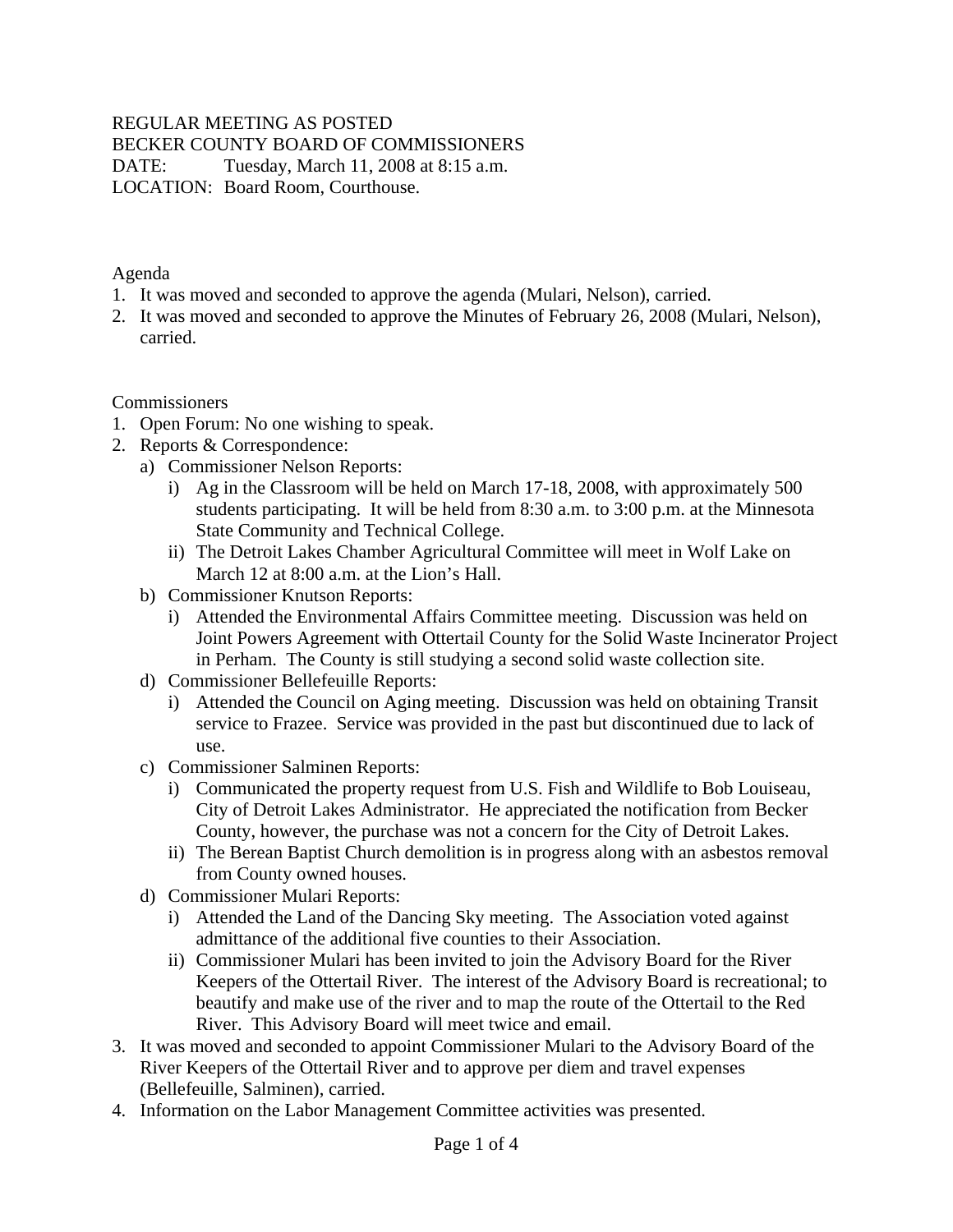- 5. Information on the Sesquicentennial Meeting on March 5 was presented to the Commissioners. A copy of the article in the Detroit Lakes newspaper was distributed to all the Commissioners.
- 6. Information on the Parking Lot Project was presented to the Commissioners. The asbestos removal will start this week on the Lake Avenue house. Both houses will be demolished after the asbestos removal.
- 7. Information on the Phase II Remodel Construction was presented to the Commissioners.
- 8. The furniture bids for the Court House project will be reviewed at the next Board meeting.
- 9 . Information was presented on the Pine Point Township meeting on March 10 attended by Commissioner Knutson and Brian Berg.
- 10. Appointments:
	- a. It was moved and seconded to approve the appointment of Merle Earley to the District 4 Board of Adjustments vacancy due to the resignation of Eugene Pavelko (Bellefeuille, Salminen), carried.
	- b. It was moved and seconded to approve the Board Members currently serving appointments and terms as listed for the Sunnyside Care Center (Nelson, Bellefeuille), carried.
	- c. It was moved and seconded to reappoint Jon Thomsen to a second three year term to the West Central Minnesota Housing Partnership Board of Directors (Salminen, Nelson), carried.

Finance Committee Minutes

- 1. It was moved and seconded to approve the Claims including the qualification to reduce the payment to Viking Coca Cola for a credit in the amount of \$52.50 (Nelson, Salminen), carried.
- 2. It was recommended by the Finance Committee to continue the process for the Human Services Personnel Request, Resolution 03-08-1J, to fill a vacancy created by a retirement.
- 3. It was moved and seconded to approve the annual software renewal from Technical Difference, Inc. for \$937.95 (Salminen, Bellefeuille), carried.
- 4. It was moved and seconded to approve the First Quarter Computer Purchase for two computers and two monitors for Highway and five computers and one monitor for the Sheriff's Department (Bellefeuille, Nelson), carried.
- 5. It was recommended by the Finance Committee to approve the Highway Resolution 03-08- 1A for five old outstanding accounts, Resolution 03-08-1H for a tandem truck replacement, Multiple Resolutions for bids received and summarized for materials and rentals, and the Lake Park Shop roof repair.
- 6. A cash comparison and investment summary for January was presented.
- 7. A discussion was held about the consolidation of the General Fund and Human Services general ledgers.
- 8. A discussion was held about the current motor pool structure.

## Assessor

1 . It was moved and seconded to approve the Abatement for PIN M06.8573.000, Cormorant in the amount of \$96 for a travel trailer abatement on 2007 taxes (Salminen, Mulari), carried.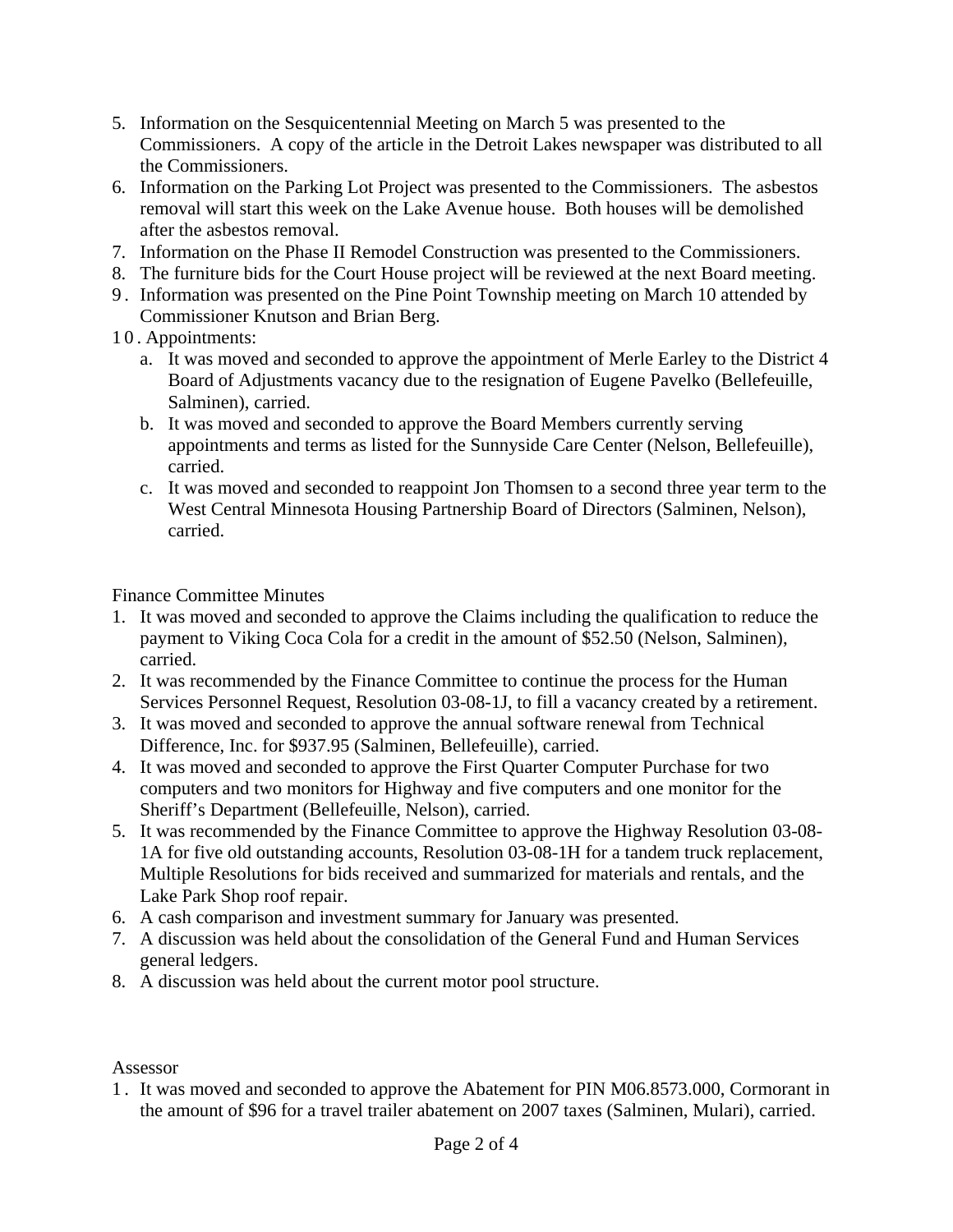2 . It was moved and seconded to approve the Abatement for PIN 13.9014.000, Green Valley in the amount of \$520 for lease cancellation (Mulari, Bellefeuille), carried.

## Highway

- 1 . There was one addition to the agenda, item 6, Building Repairs Lake Park.
- 2 . It was moved and seconded to approve Resolution 03-08-1A, Bad Debt Accounts, to write off the un-collectible accounts not attached to property in Becker County and the County Engineer will pursue collections of those accounts attached to property in Becker County through attachment to the 2008 property tax statement (Salminen, Bellefeuille), carried.
- 3 . It was moved and seconded to approve Resolution 03-08-1B, Bid Award for Steel Pipe Culverts, awarding the bid to Johnston Fargo Culvert, Inc. in the amount of \$204,943.96 (Salminen, Mulari), carried.
- 4 . It was moved and seconded to approve Resolution 03-08-1C, Quotes for the 2008 Delivery of Materials for Annual Requirements and Equipment Rental, vendors furnishing rental equipment, crackfiller asphalt, Bituminous Mixtures, Aggregates, and Maintenance Overlays, steel sign posts, traffic control signs and devices, accepting all quotes and authorizing the County Engineer to rent such equipment as may be needed from time to time to accomplish the goals of the Highway Department (Bellefeuille, Salminen), carried.
- 5 . It was moved and seconded to approve Resolution 03-08-1D, Bid Award for Magnesium Chloride Dust Control, awarding the bid to Dustcoating, Inc. in the amount of \$.748 per gallon of magnesium chloride (Salminen, Bellefeuille), carried.
- 6 . It was moved and seconded to approve Resolution 03-08-1E, Bid Award for the Delivery of Materials For Annual Requirements, awarding the bid to Flint Hills Resources (Salminen, Bellefeuille), carried.
- 7 . It was moved and seconded to approve Resolution 03-08-1G, Agreement With The US Fish and Wildlife, renewing an Agreement to identify the responsibilities of the Service and the County for the establishment and management of a County mitigation land bank located adjacent to the Helliksen Prairie WPA (T142N; R42W; Section 30, approximately 2 acres in SW ¼ of SE ¼) (Bellefeuille, Salminen), carried.
- 8 . It was moved and seconded to approve Resolution 03-08-1H, Tandem Truck Equipment authorizing the County Engineer to purchase hydraulic, box and snow equipment for the new tandem truck in the amount of \$87,359 plus \$3,200 for a radio plus tax (Salminen, Bellefeuille), carried.
- 9 . It was moved and seconded to approve Resolution 03-08-1K, Building Repairs Lake Park, awarding the bid to Mid State Insulation in the amount of \$14,900 (Bellefeuille, Nelson), carried.

Human Services

- 1. It was moved and seconded to approve Resolution 03-08-1J, Position Request Financial Worker, to hire a full-time Financial Worker position due to a retirement (Salminen, Bellefeuille), carried.
- 2. It was moved and seconded to accept the Child and Family Services Report (Mulari, Knutson), carried.
- 3. It was moved and seconded to approve the Human Services Claims (Mulari, Salminen), carried.